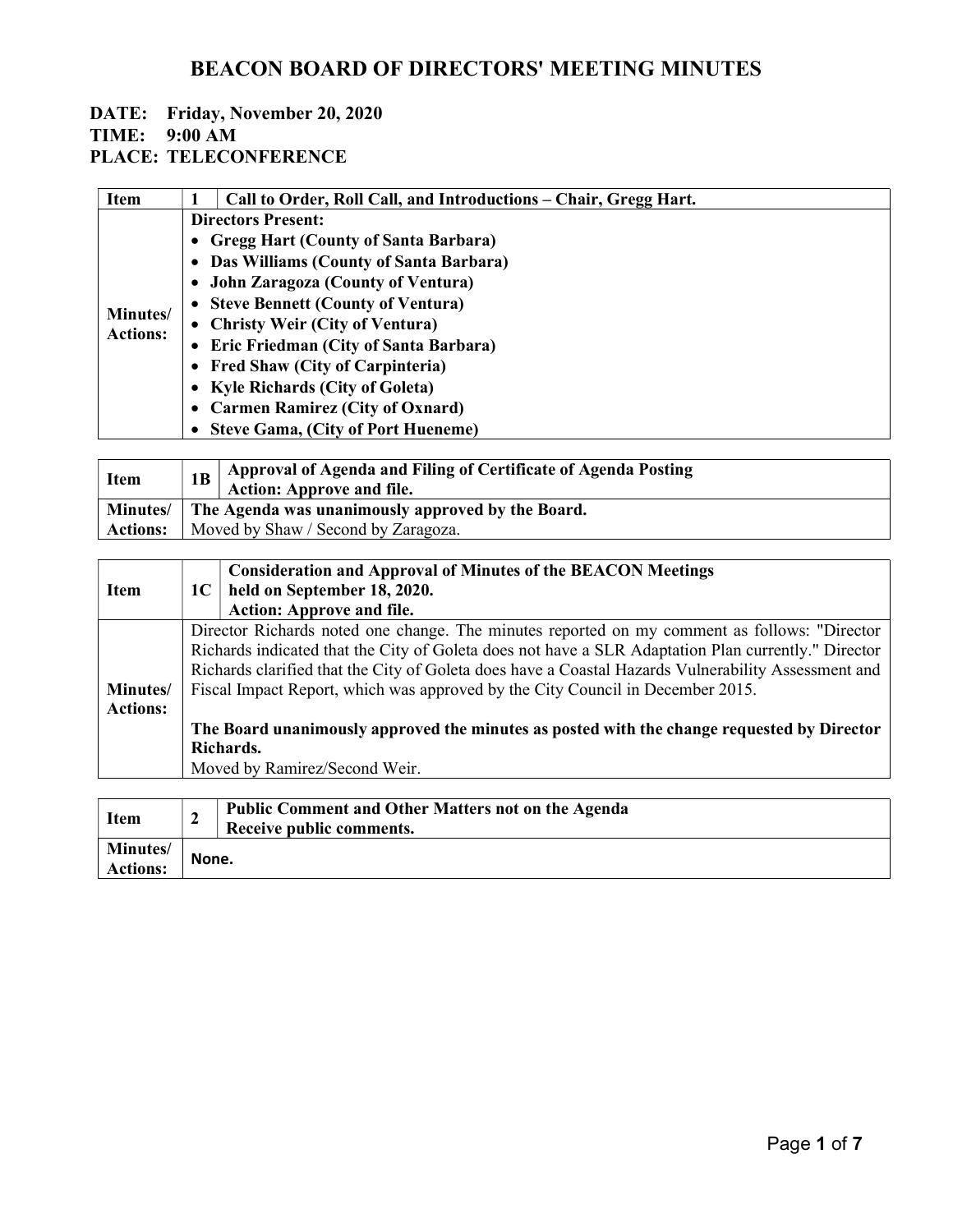#### DATE: Friday, November 20, 2020 TIME: 9:00 AM PLACE: TELECONFERENCE

| <b>Item</b>                 |                                                                              | <b>Ventura County Presentation on Sea-Level Rise Adaptation Plan</b>                                                                                                                                                                                                                                                                                                                                                                                                                                                                                                                                                                                                                                                                                                                                                                                                                                                                                                                                                                                                                                                                                                                                                                                                                                                                                                                                                                                                                                                                                                                                                                                                                                                                                                                                                                                                                                                                                                                                                                                                                                                                                                                                                                                                                                                                                                                                                                                                                                                                                                                                                                                                                                                                                                                                                                                                                                                                                 |
|-----------------------------|------------------------------------------------------------------------------|------------------------------------------------------------------------------------------------------------------------------------------------------------------------------------------------------------------------------------------------------------------------------------------------------------------------------------------------------------------------------------------------------------------------------------------------------------------------------------------------------------------------------------------------------------------------------------------------------------------------------------------------------------------------------------------------------------------------------------------------------------------------------------------------------------------------------------------------------------------------------------------------------------------------------------------------------------------------------------------------------------------------------------------------------------------------------------------------------------------------------------------------------------------------------------------------------------------------------------------------------------------------------------------------------------------------------------------------------------------------------------------------------------------------------------------------------------------------------------------------------------------------------------------------------------------------------------------------------------------------------------------------------------------------------------------------------------------------------------------------------------------------------------------------------------------------------------------------------------------------------------------------------------------------------------------------------------------------------------------------------------------------------------------------------------------------------------------------------------------------------------------------------------------------------------------------------------------------------------------------------------------------------------------------------------------------------------------------------------------------------------------------------------------------------------------------------------------------------------------------------------------------------------------------------------------------------------------------------------------------------------------------------------------------------------------------------------------------------------------------------------------------------------------------------------------------------------------------------------------------------------------------------------------------------------------------------|
|                             | 3A                                                                           | <b>Recommended Actions:</b>                                                                                                                                                                                                                                                                                                                                                                                                                                                                                                                                                                                                                                                                                                                                                                                                                                                                                                                                                                                                                                                                                                                                                                                                                                                                                                                                                                                                                                                                                                                                                                                                                                                                                                                                                                                                                                                                                                                                                                                                                                                                                                                                                                                                                                                                                                                                                                                                                                                                                                                                                                                                                                                                                                                                                                                                                                                                                                                          |
|                             |                                                                              | Receive a presentation from the Ventura County on the County's Sea-Level Rise                                                                                                                                                                                                                                                                                                                                                                                                                                                                                                                                                                                                                                                                                                                                                                                                                                                                                                                                                                                                                                                                                                                                                                                                                                                                                                                                                                                                                                                                                                                                                                                                                                                                                                                                                                                                                                                                                                                                                                                                                                                                                                                                                                                                                                                                                                                                                                                                                                                                                                                                                                                                                                                                                                                                                                                                                                                                        |
| Minutes/<br><b>Actions:</b> | $\bullet$<br>$\bullet$<br>٠<br>$\bullet$<br>$\bullet$<br>٠<br>$\bullet$<br>٠ | Adaptation Plan.<br>The Executive Director indicated that today's presentation is the second in a series of SLR<br>Adaptation Plans be presented to the Board by member agencies. In September 2020, the City of<br>Santa Barbara presented, today we will hear from the County of Ventura. The BEACON objective is<br>to digest all of the SLR Adaptation Plans and develop a Regional Plan.<br>Aaron Engstrom, Senior Planner from the Ventura County Planning Department provided a<br>presentation of the County's SLR Adaptation Plan. The presentation has been posted to the<br><b>BEACON Website.</b><br>Director Weir asked whether the UPRR facility at Emma Woods was evaluated for erosion<br>control problems? Aaron Engstrom indicated that the UPRR facility had been looked at in this<br>area and it is complex. This area has been identified as a hotspot. Caltrans has been working<br>with State Parks to improve the existing Caltrans revetement.<br>Director Weir asked whether the Santa Clara River levee on northside of river was looked at as<br>well as the southside levee as indicated in the presentation. Aaron Engstrom indicated that the<br>County Flood Control District will be accessing the northside levees.<br>Director Zaragoza asked if the report can or has already been shared with the City of Oxnard.<br>Aaron Engstrom responded that it had and that both agencies have been working in parallel.<br>Director Ramirez indicated that she felt Ormond Beach was important. There are many<br>homeowners at the beach – what is the cost to protect. Was an evaluation made of economic<br>impacts? Aaron Engstrom responded that an economic assessment was made.<br>Director Zaragoza asked that the presentation be posted to the BEACON Website. BEACON<br>Executive Director indicated that the presentation will be uploaded to the BEACON Website.<br>Director Williams asked if the General Plan indicates some areas as non-conforming. Aaron<br>Engstrom responded that the projected base flood elevations will render existing developments<br>non-conforming.<br>Director Gama indicated that sediment is key. Between Santa Clara River and 5 <sup>th</sup> Street there<br>are huge sand dunes and in Carpinteria there is a lot of sediment on the upland side of 101 (in<br>debris basins) that is not making it to the coast. Aaron Engstrom indicated that the County has<br>supporting policies to ensure new development does not obstruct sediment getting to the<br>beach.<br>Alternate Director Laura Hernandez asked if sand could be moved from the dunes to Port<br>Hueneme Beach as a by-pass? Aaron Engstrom indicated that a dune sand movement project<br>would have to be designed so as not to encroach on the dredging operation for Port Hueneme<br>Beach.<br>Alternate Director Hernandez indicated that this informs the Port Hueneme General Plan<br>Update. |
|                             |                                                                              | The Board received and filed.                                                                                                                                                                                                                                                                                                                                                                                                                                                                                                                                                                                                                                                                                                                                                                                                                                                                                                                                                                                                                                                                                                                                                                                                                                                                                                                                                                                                                                                                                                                                                                                                                                                                                                                                                                                                                                                                                                                                                                                                                                                                                                                                                                                                                                                                                                                                                                                                                                                                                                                                                                                                                                                                                                                                                                                                                                                                                                                        |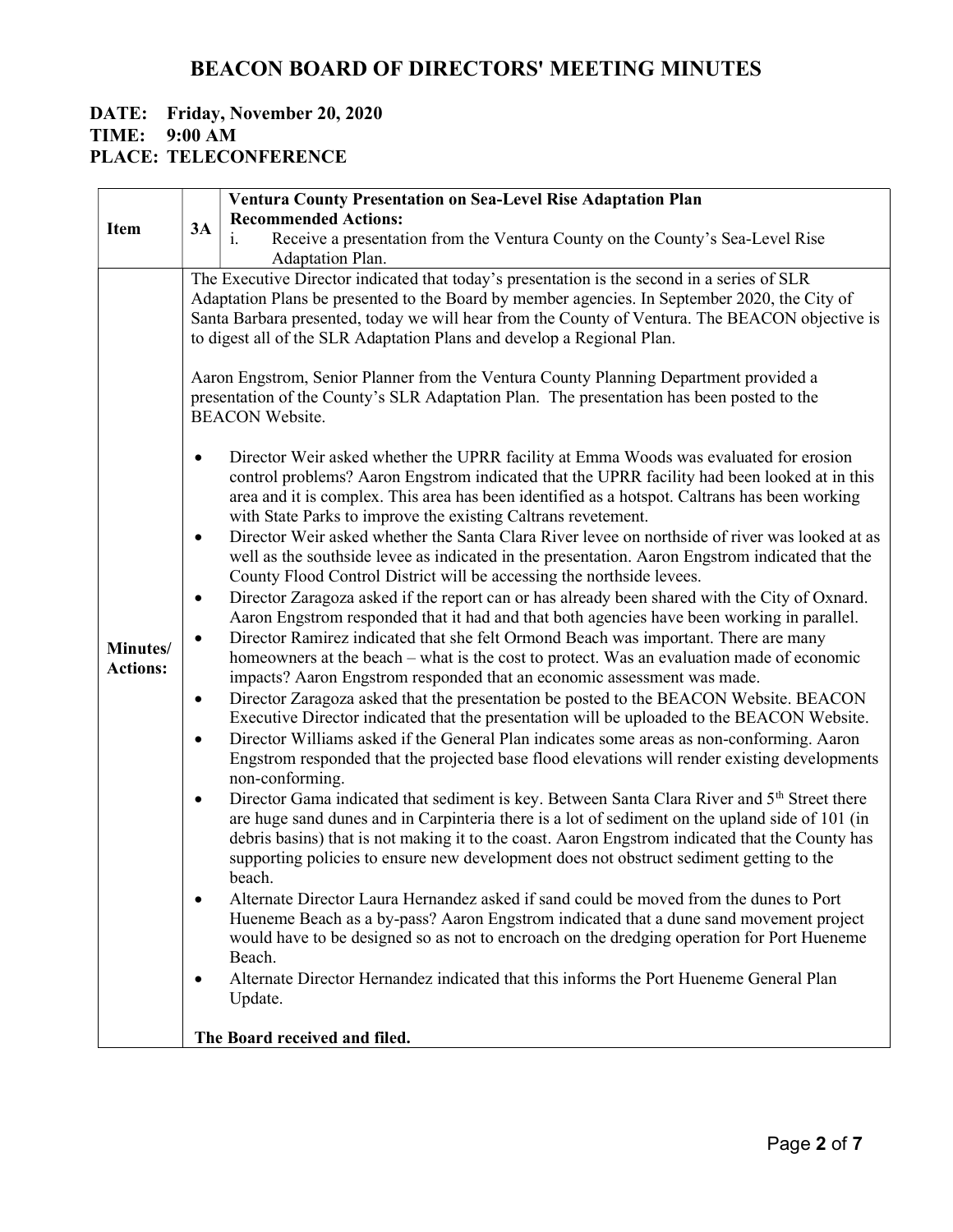#### DATE: Friday, November 20, 2020 TIME: 9:00 AM PLACE: TELECONFERENCE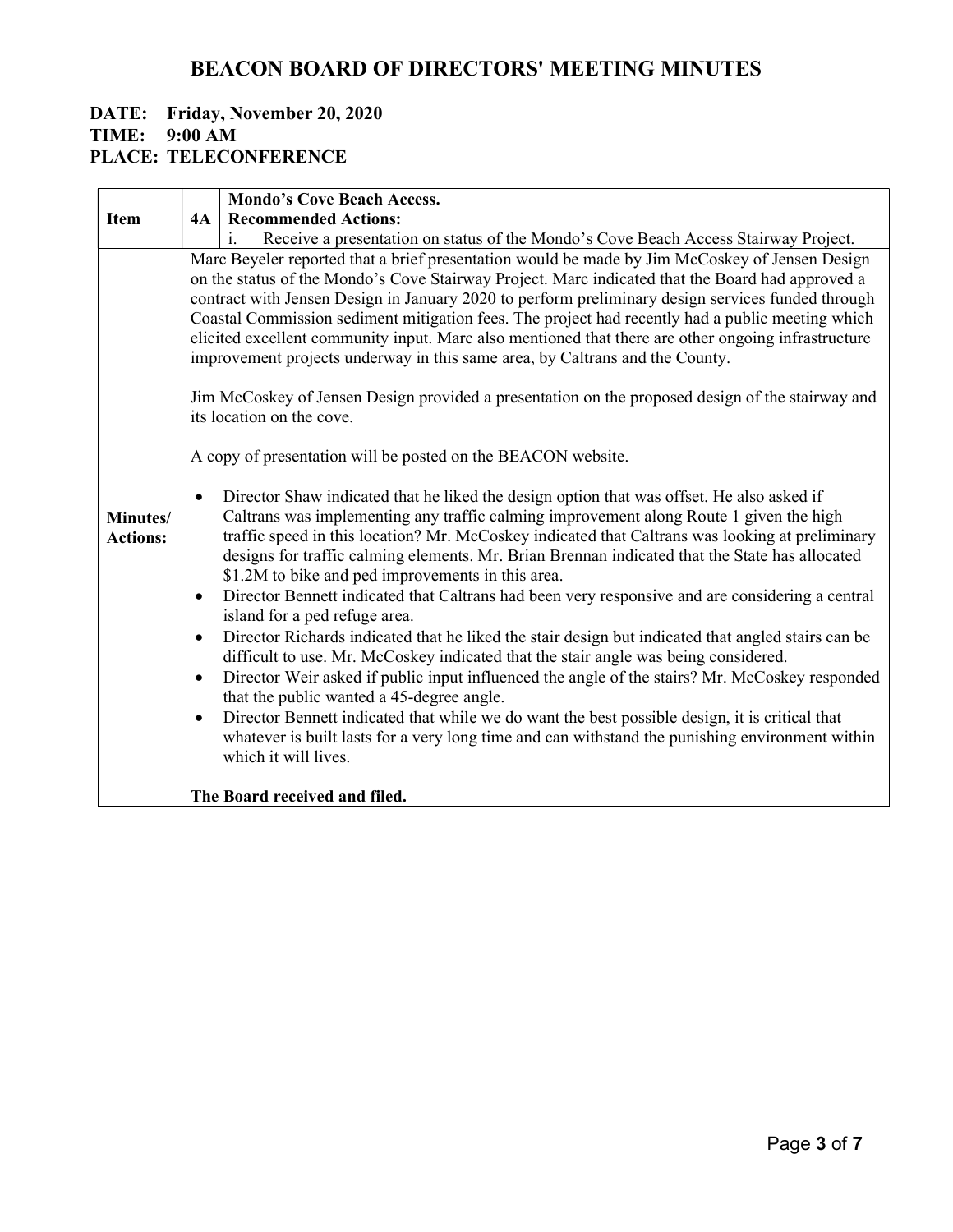## DATE: Friday, November 20, 2020

TIME: 9:00 AM

### PLACE: TELECONFERENCE

| Item                        | 5B1                                                                                                                                                                                                                                                                                                                                                                                                   | <b>BEACON Organization – BEACON Science Strategy</b><br><b>Recommended Actions:</b><br>Confirm appointment of Co-Chairs and Members of the Science Advisory<br>Committee. |
|-----------------------------|-------------------------------------------------------------------------------------------------------------------------------------------------------------------------------------------------------------------------------------------------------------------------------------------------------------------------------------------------------------------------------------------------------|---------------------------------------------------------------------------------------------------------------------------------------------------------------------------|
| Minutes/<br><b>Actions:</b> | Executive Director explained that to support BEACON Staff in the implementation of the Science<br>Advisory Committee, staff is recommending that the Board confirm the appointments made by the<br>Chair, consistent with BEACON Bylaws and as spelled out in the Staff Report.<br><b>BOARD ACTIONS: The Board approved unanimously the Recommended Actions.</b><br>Moved by Shaw /Second by Ramirez. |                                                                                                                                                                           |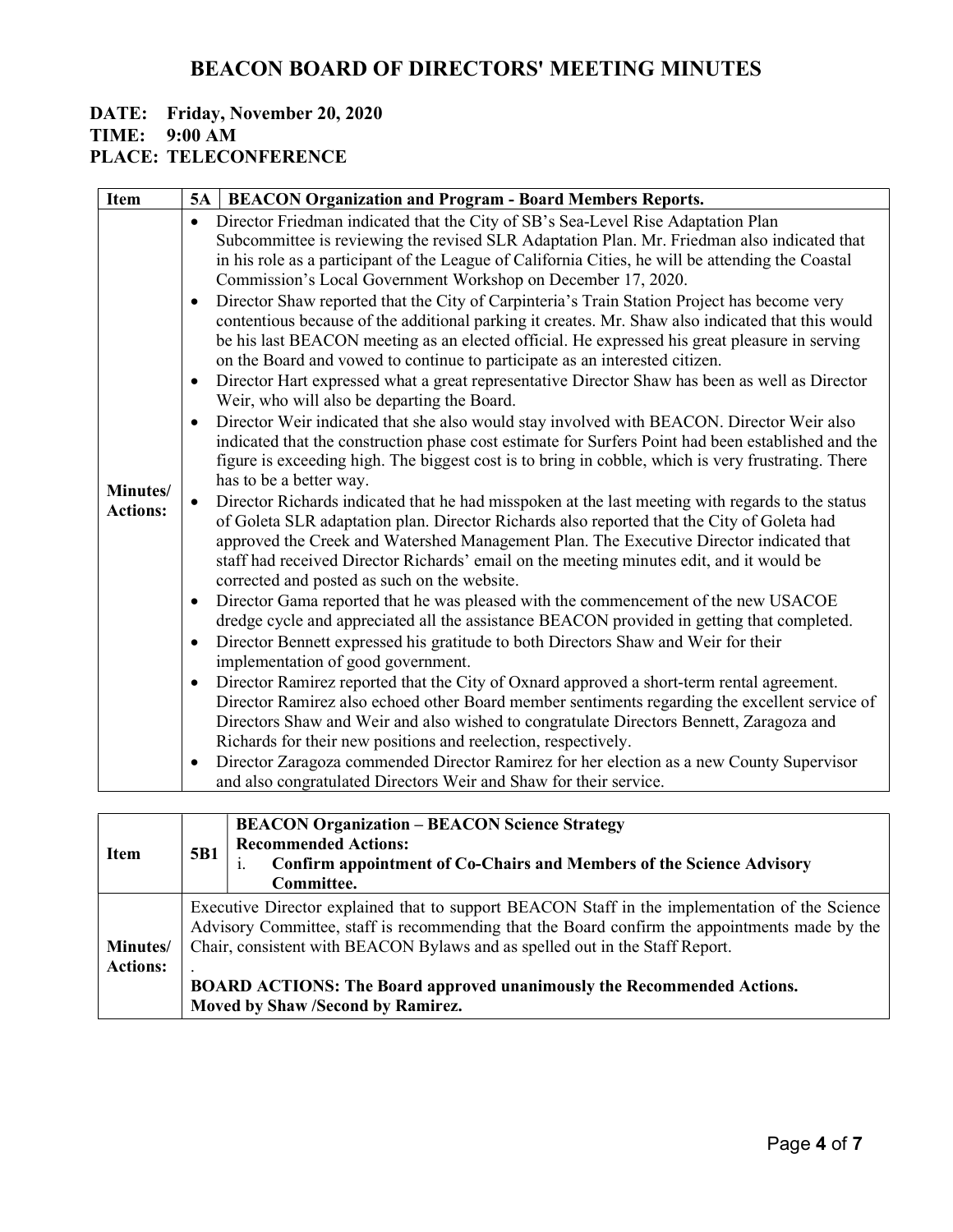#### DATE: Friday, November 20, 2020 TIME: 9:00 AM PLACE: TELECONFERENCE

|                             |                 | <b>BEACON Strategic Planning Goals and Objectives.</b>                                                                                                                                                                                                                                                                                                                                                                                                                                                                                                                                                                                                                                                                                                                                                                                                                                                                                                                                                                                                                                                                                                                                                                                                                                                                                                                                                                                                                                                                                                                                                                 |
|-----------------------------|-----------------|------------------------------------------------------------------------------------------------------------------------------------------------------------------------------------------------------------------------------------------------------------------------------------------------------------------------------------------------------------------------------------------------------------------------------------------------------------------------------------------------------------------------------------------------------------------------------------------------------------------------------------------------------------------------------------------------------------------------------------------------------------------------------------------------------------------------------------------------------------------------------------------------------------------------------------------------------------------------------------------------------------------------------------------------------------------------------------------------------------------------------------------------------------------------------------------------------------------------------------------------------------------------------------------------------------------------------------------------------------------------------------------------------------------------------------------------------------------------------------------------------------------------------------------------------------------------------------------------------------------------|
|                             |                 | <b>Recommended Actions:</b>                                                                                                                                                                                                                                                                                                                                                                                                                                                                                                                                                                                                                                                                                                                                                                                                                                                                                                                                                                                                                                                                                                                                                                                                                                                                                                                                                                                                                                                                                                                                                                                            |
|                             |                 | i.<br>Receive, review, and provide input, as needed, on the Draft Strategic Planning                                                                                                                                                                                                                                                                                                                                                                                                                                                                                                                                                                                                                                                                                                                                                                                                                                                                                                                                                                                                                                                                                                                                                                                                                                                                                                                                                                                                                                                                                                                                   |
| Item                        | 5B <sub>2</sub> | Goals and Objectives 2020-2025 (Exhibit 1); and                                                                                                                                                                                                                                                                                                                                                                                                                                                                                                                                                                                                                                                                                                                                                                                                                                                                                                                                                                                                                                                                                                                                                                                                                                                                                                                                                                                                                                                                                                                                                                        |
|                             |                 | Direct staff to return with Final Strategic Planning Goals and Objectives; and<br>ii.                                                                                                                                                                                                                                                                                                                                                                                                                                                                                                                                                                                                                                                                                                                                                                                                                                                                                                                                                                                                                                                                                                                                                                                                                                                                                                                                                                                                                                                                                                                                  |
|                             |                 | The actions described herein are not a "project" under the California<br>iii.                                                                                                                                                                                                                                                                                                                                                                                                                                                                                                                                                                                                                                                                                                                                                                                                                                                                                                                                                                                                                                                                                                                                                                                                                                                                                                                                                                                                                                                                                                                                          |
|                             |                 | Environmental Quality Act (CEQA) pursuant to CEQA Guidelines Section 15378.                                                                                                                                                                                                                                                                                                                                                                                                                                                                                                                                                                                                                                                                                                                                                                                                                                                                                                                                                                                                                                                                                                                                                                                                                                                                                                                                                                                                                                                                                                                                            |
| Minutes/<br><b>Actions:</b> | $\bullet$       | Executive Director, Marc Beyeler indicated that as previously discussed, following the Board's<br>approval of BEACON's Coastal Regional Sediment Management Plan in 2009, Staff had prepared<br>a draft Strategic Plan which was not actually adopted. Before the Board today is a new document,<br>the Strategic Planning Goals and Objectives, for consideration by the Board. This plan has seven<br>goals, and we want to focus on using science, proof of concept and implementation of pilot projects.<br>Staff is pleased to be graded on the delivery of this plan. The plan identifies short term delivery<br>items during the first two years and longer-term delivery for years three to five. The plan is<br>recommended to be updated annually. The plan will be posted on the BEACON Website. Mr.<br>Beyeler continued, that staff is asking that the Board consider this draft and be prepared to discuss it<br>at the January 2021 Board meeting. At the March 2021 Board meeting, the Board could consider<br>adopting the plan.<br>Director Hart indicated that he felt this document was a good first draft and he would review it.<br>Director Richards indicated that he thought it was a great document and asked if it made sense<br>for the Science Committee to review it? Marc Beyeler responded that the Science Committee<br>has already provided input.<br>Director Richards suggested the Strategic Planning document should be dated from 2021<br>through 2026.<br>Director Weir indicated that she felt the plan was helpful as an action plan for member agencies<br>decision makers. |
|                             |                 | <b>BOARD ACTIONS: The Board approved unanimously the Recommended Actions.</b><br>Moved by Gama / Second by Friedman.                                                                                                                                                                                                                                                                                                                                                                                                                                                                                                                                                                                                                                                                                                                                                                                                                                                                                                                                                                                                                                                                                                                                                                                                                                                                                                                                                                                                                                                                                                   |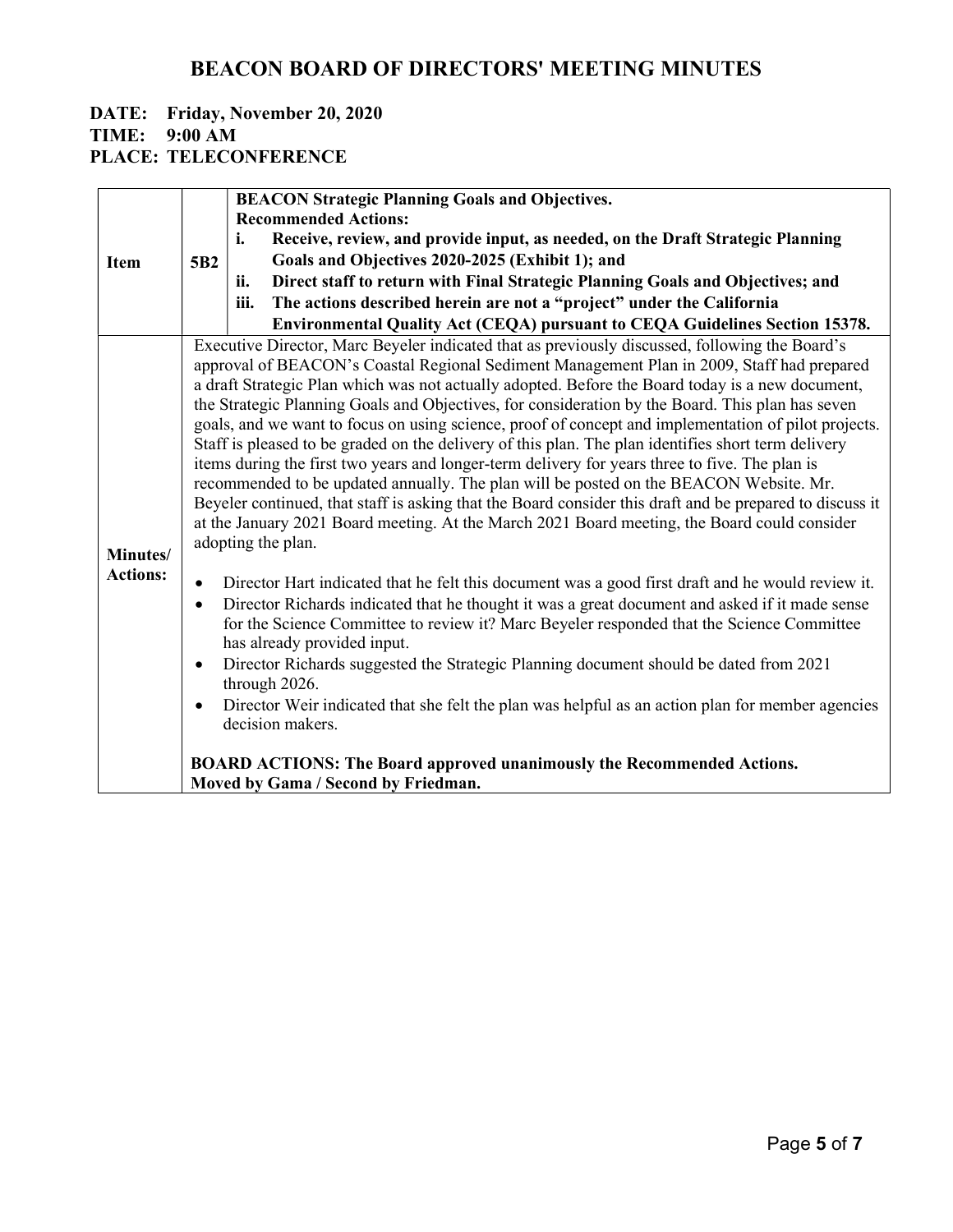# DATE: Friday, November 20, 2020 TIME: 9:00 AM

PLACE: TELECONFERENCE

|                             |                                                                                                                                                                                                                                                                                                                                                                                                                                                                                                                                                                                                                                                                                                                                                                                                                                             | <b>BEACON Legislative Program Priorities</b>                                                                                                                                                                                                                                                                                                                              |  |
|-----------------------------|---------------------------------------------------------------------------------------------------------------------------------------------------------------------------------------------------------------------------------------------------------------------------------------------------------------------------------------------------------------------------------------------------------------------------------------------------------------------------------------------------------------------------------------------------------------------------------------------------------------------------------------------------------------------------------------------------------------------------------------------------------------------------------------------------------------------------------------------|---------------------------------------------------------------------------------------------------------------------------------------------------------------------------------------------------------------------------------------------------------------------------------------------------------------------------------------------------------------------------|--|
|                             |                                                                                                                                                                                                                                                                                                                                                                                                                                                                                                                                                                                                                                                                                                                                                                                                                                             | <b>Recommended Actions:</b>                                                                                                                                                                                                                                                                                                                                               |  |
| <b>Item</b>                 | 5B3                                                                                                                                                                                                                                                                                                                                                                                                                                                                                                                                                                                                                                                                                                                                                                                                                                         | Receive a Staff Report on BEACON Legislative Program Priorities (Exhibit 1) and<br>i.                                                                                                                                                                                                                                                                                     |  |
|                             |                                                                                                                                                                                                                                                                                                                                                                                                                                                                                                                                                                                                                                                                                                                                                                                                                                             | provide input, as needed; and                                                                                                                                                                                                                                                                                                                                             |  |
|                             |                                                                                                                                                                                                                                                                                                                                                                                                                                                                                                                                                                                                                                                                                                                                                                                                                                             | Direct staff to return with legislative action items for 2021.                                                                                                                                                                                                                                                                                                            |  |
| Minutes/<br><b>Actions:</b> | Executive Director Marc Beyeler indicated that at the request of the Board, staff has prepared a draft<br>legislative program priority. Historically, BEACON has been unsuccessful in securing adequate<br>planning and implementation funding to update its Coastal Regional Sediment Management Plan<br>(CRSMP), to update its Opportunistic Sediment Enhancement Program, to implement new<br>innovative demonstration coastal resource enhancement and restoration projects, or to secure<br>funding for regional sea-level rise adaptation. Therefore, direct pursuit of legislative initiatives to<br>allow the direction of funding to BEACON for regional projects and policy implementation is<br>appropriate. Marc added that with Director Bennett moving to the State Legislature, BEACON has a<br>valuable ally in Sacramento. |                                                                                                                                                                                                                                                                                                                                                                           |  |
|                             | Director Bennett indicated that historically BEACON has had legislative initiatives and it is<br>$\bullet$<br>appropriate to re-establish this and indeed establish a legislative agenda for all regional<br>agencies. However, it is unlikely BEACON will be able to secure funding in 2021 given the<br>condition of the State budget. However, 2022 will hopefully be different.                                                                                                                                                                                                                                                                                                                                                                                                                                                         |                                                                                                                                                                                                                                                                                                                                                                           |  |
|                             | <b>BOARD ACTIONS: The Board approved unanimously the Recommended Actions.</b><br>Moved by Shaw /Second by Ramirez.                                                                                                                                                                                                                                                                                                                                                                                                                                                                                                                                                                                                                                                                                                                          |                                                                                                                                                                                                                                                                                                                                                                           |  |
|                             |                                                                                                                                                                                                                                                                                                                                                                                                                                                                                                                                                                                                                                                                                                                                                                                                                                             |                                                                                                                                                                                                                                                                                                                                                                           |  |
|                             |                                                                                                                                                                                                                                                                                                                                                                                                                                                                                                                                                                                                                                                                                                                                                                                                                                             | <b>BEACON Board Meeting Schedule for 2021</b>                                                                                                                                                                                                                                                                                                                             |  |
| <b>Item</b>                 | 5B4                                                                                                                                                                                                                                                                                                                                                                                                                                                                                                                                                                                                                                                                                                                                                                                                                                         | <b>Recommended Actions:</b>                                                                                                                                                                                                                                                                                                                                               |  |
|                             |                                                                                                                                                                                                                                                                                                                                                                                                                                                                                                                                                                                                                                                                                                                                                                                                                                             | Review and Adopt a Board Meeting Schedule for 2021.                                                                                                                                                                                                                                                                                                                       |  |
|                             | Executive Director, Marc Beyeler presented the Board Meeting schedule for 2021 for adoption by<br>the Board.                                                                                                                                                                                                                                                                                                                                                                                                                                                                                                                                                                                                                                                                                                                                |                                                                                                                                                                                                                                                                                                                                                                           |  |
| Minutes/                    |                                                                                                                                                                                                                                                                                                                                                                                                                                                                                                                                                                                                                                                                                                                                                                                                                                             |                                                                                                                                                                                                                                                                                                                                                                           |  |
| <b>Actions:</b>             | BOARD ACTIONS: The Board approved unanimously the Recommended Actions.<br>Moved by Ramirez /Second by Freidman.                                                                                                                                                                                                                                                                                                                                                                                                                                                                                                                                                                                                                                                                                                                             |                                                                                                                                                                                                                                                                                                                                                                           |  |
|                             |                                                                                                                                                                                                                                                                                                                                                                                                                                                                                                                                                                                                                                                                                                                                                                                                                                             |                                                                                                                                                                                                                                                                                                                                                                           |  |
| <b>Item</b>                 | 5C1                                                                                                                                                                                                                                                                                                                                                                                                                                                                                                                                                                                                                                                                                                                                                                                                                                         | <b>Auditor-Controller Budget Actions and Financial Reports Recommended Actions:</b><br>Receive and file the Fiscal Year 2020-2021 Unadjusted Budget-to-Actual report for<br>i.<br>the year-to-date period ending October 31, 2020 (Exhibit I).<br>Authorize the Auditor-Controller's Office to make the budgetary adjustment as<br>ii.<br>follows (requires 6/10th vote): |  |
|                             |                                                                                                                                                                                                                                                                                                                                                                                                                                                                                                                                                                                                                                                                                                                                                                                                                                             | iii.<br><b>Other Professional and Specialized Services</b><br>iv.<br><b>INCREASE</b><br>\$5,000<br><b>DECREASE</b> Contingency<br>\$5,000<br>v.                                                                                                                                                                                                                           |  |
|                             |                                                                                                                                                                                                                                                                                                                                                                                                                                                                                                                                                                                                                                                                                                                                                                                                                                             | Mr. Carlos Maldonado of the Ventura County Auditor Controller's Office presented the Budget to                                                                                                                                                                                                                                                                            |  |
| Minutes/                    |                                                                                                                                                                                                                                                                                                                                                                                                                                                                                                                                                                                                                                                                                                                                                                                                                                             | Actual report and requested budget adjustments.                                                                                                                                                                                                                                                                                                                           |  |
| <b>Actions:</b>             |                                                                                                                                                                                                                                                                                                                                                                                                                                                                                                                                                                                                                                                                                                                                                                                                                                             | BOARD ACTIONS: The Board approved unanimously the Recommended Actions.<br>Moved by Weir /Second by Richards.                                                                                                                                                                                                                                                              |  |